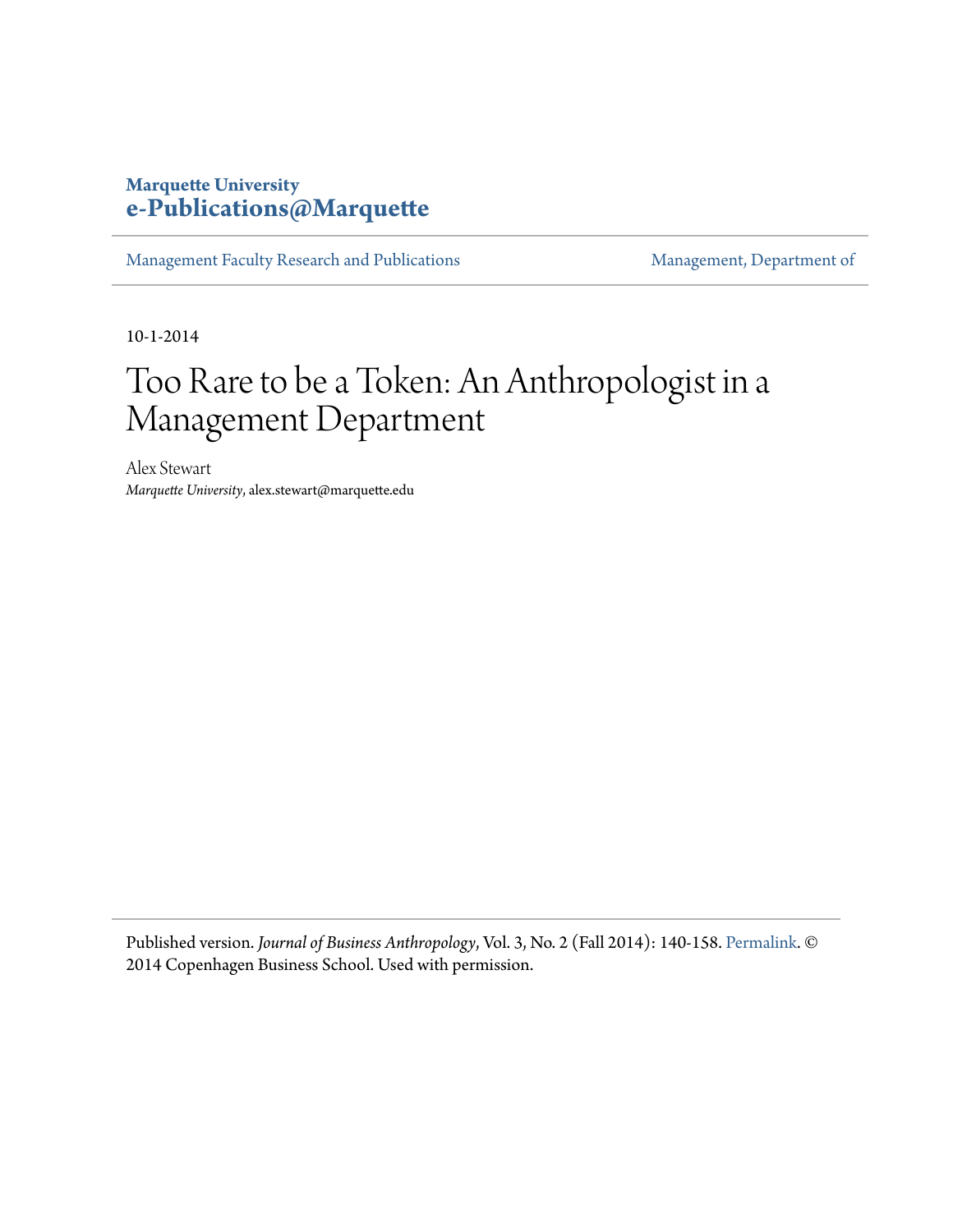

# Too rare to be a token: An anthropologist in a management department

*Alex Stewart*

 $\overline{\phantom{a}}$ 

Howard Aldrich and I recently demonstrated the minuscule impact of anthropology in management publications, in contrast with the current flowering of business anthropology, and with the impacts of economics, psychology and sociology (Stewart & Aldrich, forthcoming). We considered eight qualities of anthropology that could be obstacles to its impact: left wing ideology, exotic (read irrelevant) expertise, ethnography as the primary source of data, field access challenges, the lengthy duration of ethnographic fieldwork, solo rather than multiple authorships, complex and contextualized findings, and greater emphasis on scholarly books than on journal articles. We concluded that none of these is an insurmountable obstacle to collaboration between management and anthropology researchers. Hopefully our outlook will be read as optimistic.

This essay has a hopeful cast as well, as I reflect on nearly 30 years as an anthropologist in management departments. Aldrich and I encouraged management scholars to engage with anthropologists, and suggested ways to do so. Here, my intended audience is anthropologists who might consider a career in a management department.<sup>1</sup> I organize

#### **Page 1 of 19**

**JBA 3(2): 140-158 Fall 2014**

© The Author(s) 2014 ISSN 2245-4217

www.cbs.dk/jba

 $1$  Considering the large numbers of business anthropologists in industry (Briody, 2014), we can hope that a few of these at least would (like Malcolm Chapman,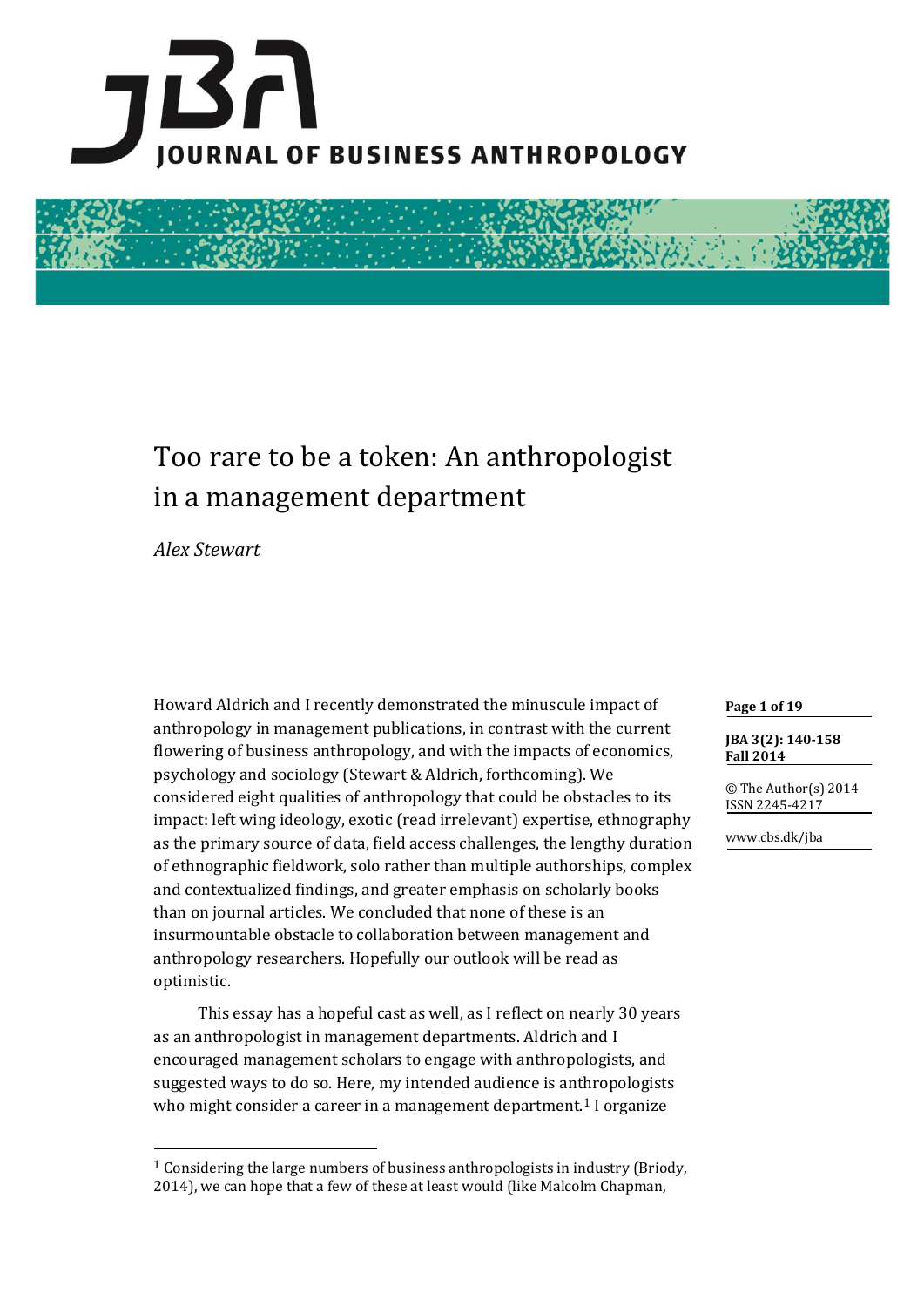my thoughts around the eight potential obstacles, from the perspective of the anthropologist rather than that of the management researcher. First, however, a sliver of my biography is needed as a context for my comments.

If I had tried to render my record opaque when I entered the market for business school faculty, I could scarcely have done a better job. In truth I could have left myself as even more of an outsider, because I took an M.B.A. at the all-but-dissertation stage for my doctorate, and I wrote my dissertation on an auto parts firm. However, my degrees (from York University in Toronto) reflected a zig zagging route: B.A., M.A. in Social Anthropology with East Asian languages; M.B.A. with a concentration in entrepreneurship; and Ph.D. in Political Science, with a major field of Canadian Politics and a minor field of Social Anthropology. My dissertation was also considered "qualitative"―a term heard more frequently in business schools than in anthropology departments. I then compounded these liabilities by publishing, as my first work on business, a scholarly book (Stewart, 1989). If I have survived such an inauspicious start, and also the later mistakes I confess to in this essay, surely other anthropologists can do better than I.

#### **Potential obstacle: Sympathy for the poor and left wing ideology**.

Not only was I educated first in the social sciences, but in Canada at the time of the Vietnam War, and in a university widely regarded (not completely correctly) as left wing. When I joined the M.B.A. program I was, therefore, not surprised to notice the different political orientation. A purpose of the program, it seemed, was to socialize management novitiates into positive views of markets and firms. Rather unexpected was my self-perception of a participant observer going native. The business school world began to feel more and more normal. One reason was realizing that business school professors are *scholars* first, and *business* professors second. I had expected they would focus their writings on matters of imminent practical utility, but found little difference from anthropologists in the value they placed on writings intended primarily, or only, for other academics.

Teaching in business schools is long on the merits of markets, but management journals sometimes publish critiques of corporations and of capitalism itself. Therefore, one way to reconcile the worldviews of anthropology and management was to become a "critical management scholar" (to use its current name; Stewart & Aldrich, forthcoming). This was not an option for me, since I had slid too far into a managerial

Timothy Malefyt, and Brian Moeran, among others) consider a business school position. In Stewart and Aldrich, we cited many works by business anthropologists, such as Elizabeth Briody. With a different purpose in mind, I do not do so here. However, these writings and the developments they reflect encourage me to think that such readers might exist.

<u>.</u>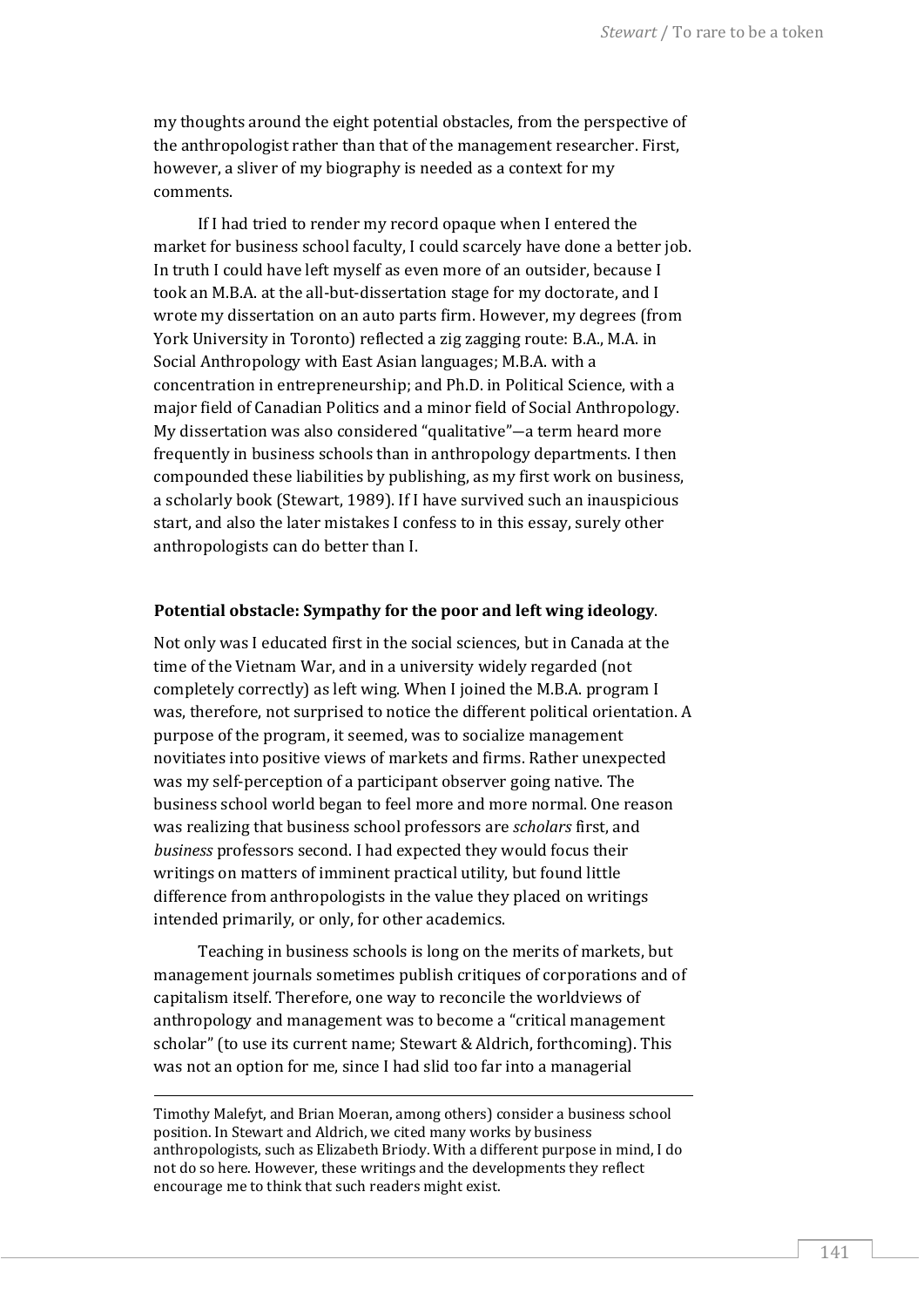mindset. Instead, my solution was to focus on entrepreneurship. I thought then, and I think now, that this is a way to support the creation of new wealth, broadly conceived, by people and communities in need. Moreover, thanks to my anthropological background, my conception of entrepreneurs was eclectic, including Swat Pathans, Melanesian Bigmen, and diverse micro-enterprising actors (Stewart, 1990; 1991).

#### **Potential obstacle: Ethnography as the data source**

Management departments do not understand ethnography. Method discussions in "qualitative" articles focus almost exclusively on data interpretation and analysis.2 As a signal to editors and reviewers that a study has methodological merit, an established canon of works will be cited. The customary references are on grounded theory (by Anselm Strauss with Juliet Corbin), and case study research (by Kathy Eisenhardt, and by Robert Yin). This is not a canon one learns in anthropology. That is unsurprising. None of these works pays attention to the quality of the fieldwork data. Judging by the "qualitative" studies that make it into management journals, and the manuscripts I am sent to review, weak fieldwork data cripple the majority. When I encounter a study based on high quality fieldwork, such as that by Salvato and Corbetta (2013), I am surprised.

My frustration with inapt routines for assessing ethnography led me, with John Van Maanen's encouragement, to write a short book for his "Qualitative Methods" series. *The Ethnographer's Method*<sup>3</sup> (Stewart, 1998) remains―I think―the only comprehensive statement of method criteria for traditional ethnographic research. When I wrote it, I harbored no illusions that its prescriptions would be met with broad acceptance. Still, I had hoped the book would inspire a debate. This never materialized. The book received only one book review, in *The Journal of Marketing Research*. It was ignored by all of the journals in anthropology, sociology, ethnography or qualitative method.

Kindly excuse a few personal observations for a moment. I believe they refer to problems stemming in part from my affiliation with a business school, leading to the ecological fallacy of assuming that I would be imposing a conventionally quantitative and constraining methodological template. To the contrary, as Eric Arnould―the book's

<sup>&</sup>lt;sup>2</sup> The same focus and the same blind spot are found in the debates about grounded theory between adherents of Barney Glaser or Anselm Strauss (Glaser, 2008; Heath & Cowley, 2004).

<sup>3</sup> The title is an anthropological allusion. Malinowski (1922/1961, p. 6; cited in Stewart, 1998, p. 65) asked, "What is then this ethnographer's magic?" and he answered, shortly thereafter, that it is "a patient and systematic application of… common sense and well known scientific principles… the principles of method." I do note that some "rhetorical fancy may well be at play in this passage, but not as much as it might at first appear."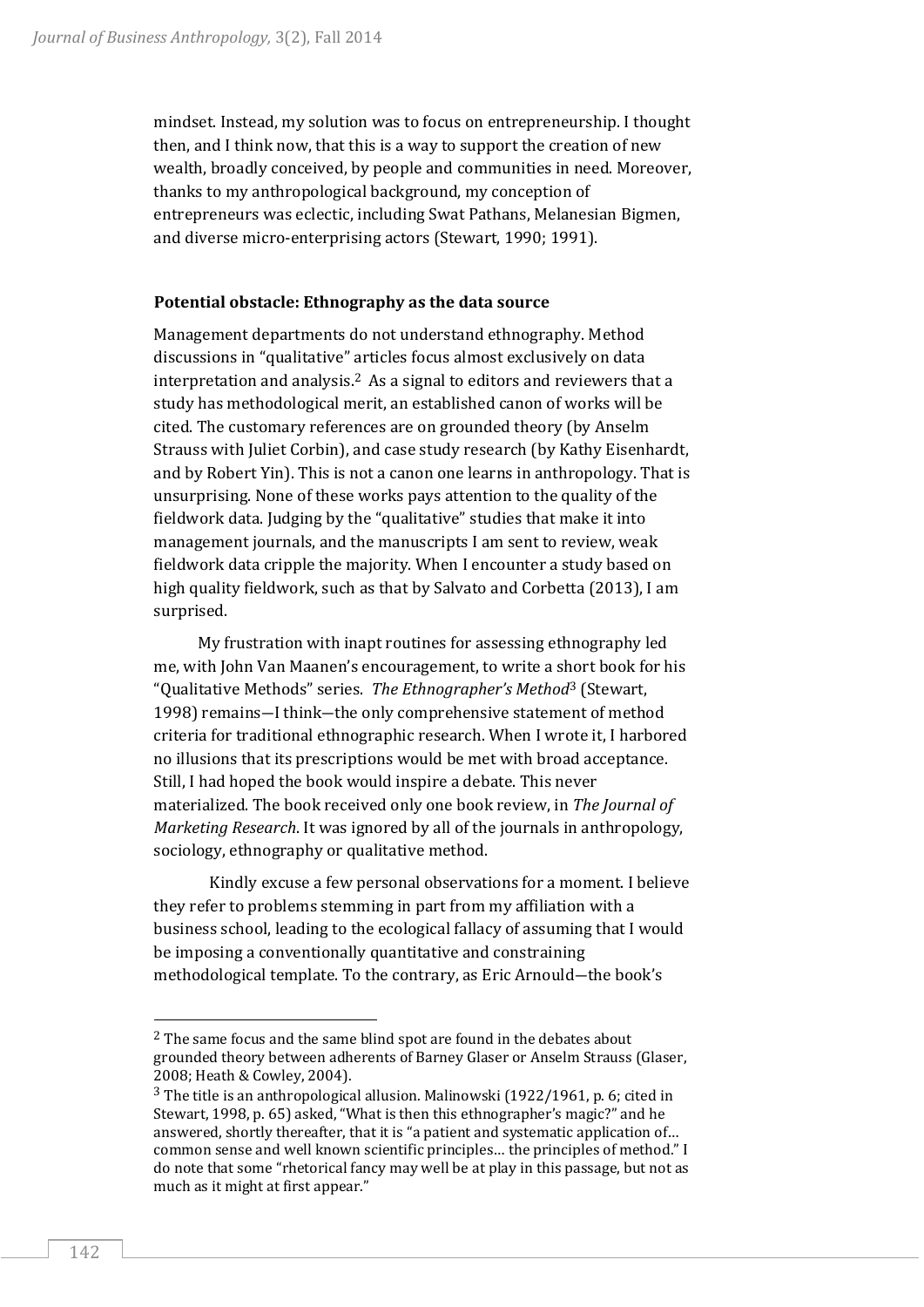sole reviewer―realized: the book is an "unapologetic defense" of ethnography, and ethnography as understood by anthropologists (2000, p. 279).<sup>4</sup> By contrast, an article by Lazaraton (2003, p. 6) concluded that my book "implies that evaluating various characteristics of *methodological* rigor is sufficient for ensuring 'quality' research." Here is what the book says on this matter: "Method is a necessary, but not a sufficient, contribution to the caliber of an ethnography" (Stewart, 1998, p. 65; see also p. 14).

Perhaps I have failed to this point to proffer hopeful signs for anthropological ethnographers in management. However, there are grounds for optimism. Unlike adherents to the canonical citations in management (Corbin and Strauss, and so on), anthropologists know that ethnography needs prolonged fieldwork, the search for disconfirming observations, good participative role relationships, and attentiveness to context. (These are the first four, and most important, requirements for good ethnography that I propose in *The Ethnographer's Method*.) Anthropologists also bring a broad method toolkit to the field―they may, for example, be adept at social network analysis (Stewart & Aldrich, forthcoming). Therefore, they could surprise the reviewers for management journals by submitting high quality work. My view is these journals reject "qualitative" studies more frequently than other works, but only because these submissions are weak. A study based on bad data cannot be remedied. If anthropologists do seek to publish in management journals, I suggest that they study the theories and norms in these outlets, team up with a scholar in management, or both.

#### **Potential obstacle: Access to business field sites.**

You would think that being in a business school would help to open up doors for field research on management. I suspect this is generally true. Nonetheless, their possible disadvantage has not stopped scholars in departments of anthropology or sociology from producing ethnographic studies of management (e.g. Kondo, 1990; Moeran, 1996; Miyazaki, 2013; Riles, 2011; Yanagisako, 2002).<sup>5</sup> Moreover, not all business schools are well connected with business practitioners. Worse, the blindness of business schools to ethnographic requirements can be actively harmful. At a critical time in my career, a senior colleague explicitly blocked my access to the main organizations of any scale―other than the university―for many miles. On balance, being in an urban area with multiple field sites is probably more important than being in a business school. Being in a regionally well-regarded university is probably more important. Being in the right place at the right time―luck―is probably

<sup>4</sup> Arnould's review is explicitly favorable ("I like the book", p. 279), so I am biased in its favor. You can bear that in mind when I say that it has an accurate summary of the book.

<sup>5</sup> The reader might have noticed: these ethnographies are all set in Japan.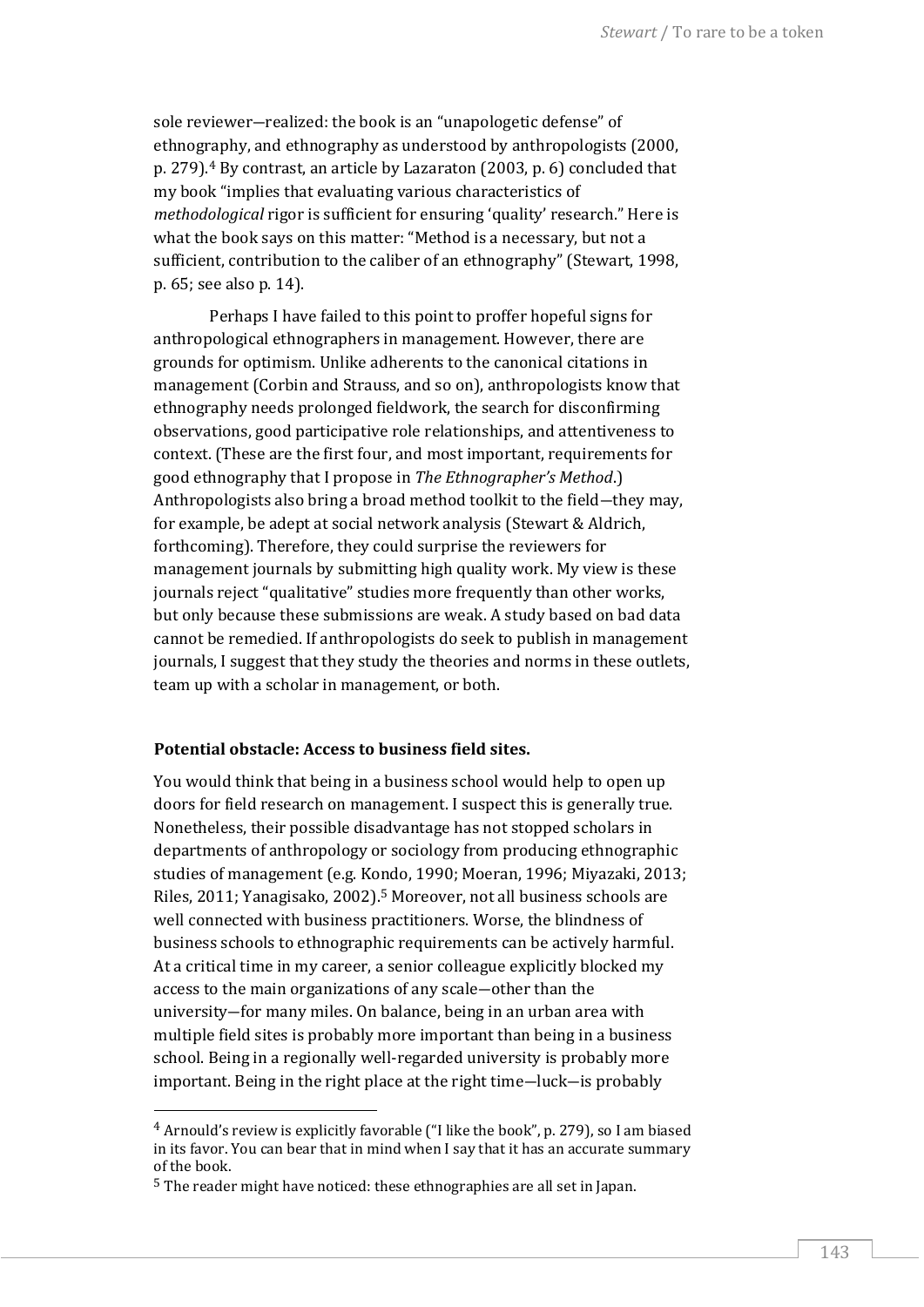even more important. Access for my 1989 book was opportunistic, as it was for many ethnographic studies of management, which were born from pre-existing roles such as employment, consulting, or family connections (e.g., Dalton, 1959; Gouldner, 1954; Lépinay, 2011; Pettigrew, 1985; Ram, 1994; Zaloom, 2006). As anthropologists well recognize, access tends to be a drawn-out process, fusing chance encounters between organizational gatekeepers and an agent―the would-be ethnographer―in search of possible field sites (as with Kunda, 2006).

### **Potential obstacle: Fieldwork duration**.

Publication pressures in business schools direct their denizens to short duration projects with near-term potential for journal submissions. This behavior is driven in part by a failure to recognize the value of scholarly books, which can better accommodate reporting the results of longerterm fieldwork (discussed below). Professors in anthropology departments are more aware than their cross-campus colleagues of the need to accommodate such fieldwork. With decisions under their jurisdiction, such as the scheduling of teaching duties, they can offer more flexibility than other departments. Further, departmental members who bring in external grants may be able to head for far-off field sites.

These prospects vary by the national funding systems and by the institution's procedures, resources, and research focus. Unfortunately, anthropology departments cannot accommodate all their long-term field research needs with leaves or sabbaticals. They may be no more likely than other departments to manage the administrative and resource challenges. Even at Harvard, "by and large we [anthropologists] are treated like everyone else" (personal communication, John Comaroff, 10- 29-14).<sup>6</sup> The only feasible options, even for those in anthropology departments, may be to work with locally accessible sites that can be studied intermittently, deploying some of the tools of "rapid appraisal" such as ethnographic interviews (Spradley, 1979; Stewart & Aldrich, forthcoming; for the challenges of "episodic" fieldwork see Whyte, 2013).

#### **Potential obstacle: Solo authorship**.

Anthropologists are much more inclined than management scholars to produce solo authored writings (Stewart & Aldrich, forthcoming). One reason for the pattern of multiple authors in business schools is that a common practice in evaluating faculty merit is to treat co-authorships equally with solo authorships. A modest exception is for cases of promotion and tenure, when authorship sequencing can be viewed as

 $6$  Thanks also for their assistance to Patrick Gray (University of Wisconsin Milwaukee), Danilyn Rutherford (UC-Santa Cruz), and Albert Schrauwers (York University).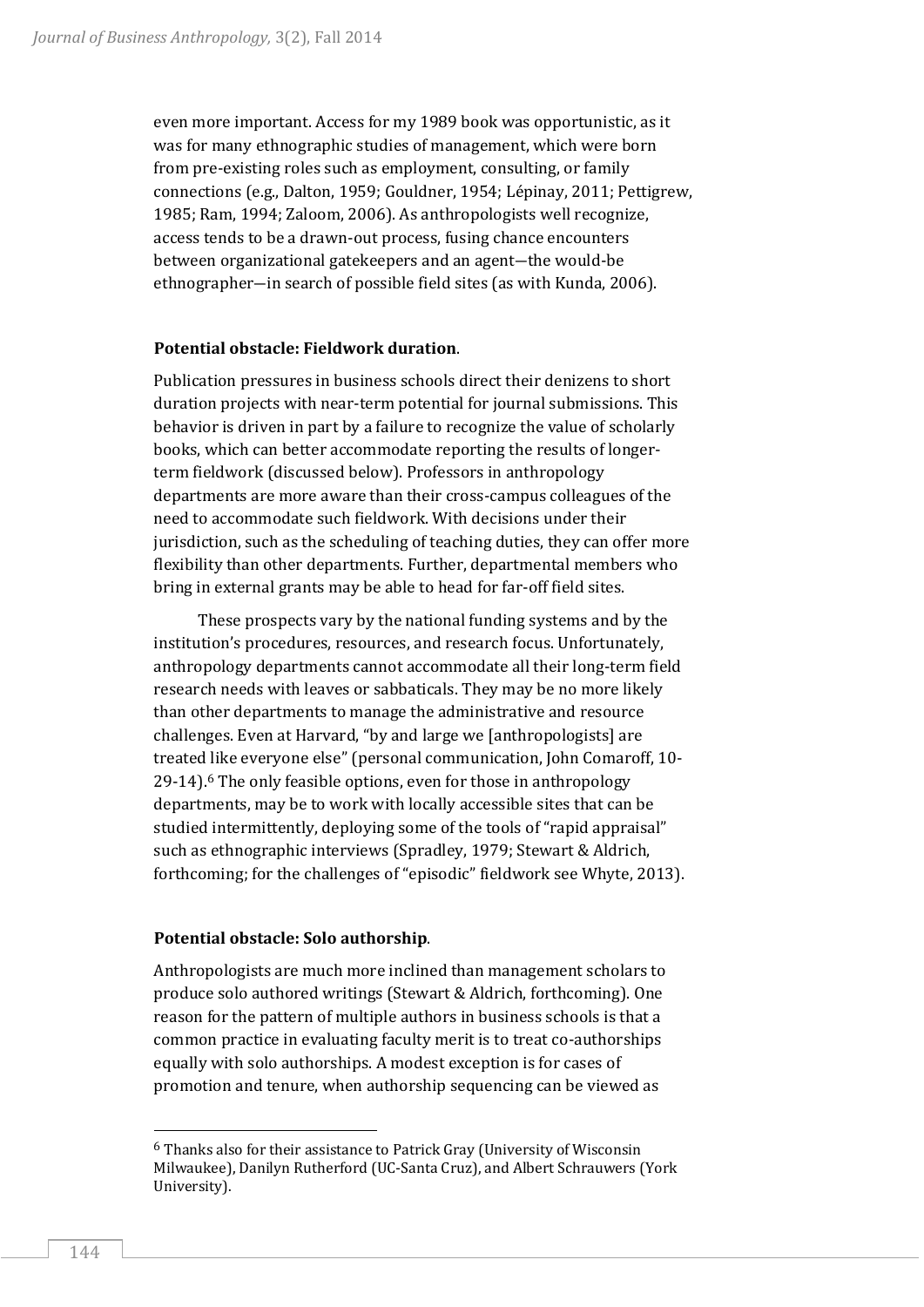evidence of the candidate's own contributions and solo authorships can be evidence of the likelihood of continuing "productivity." <sup>7</sup> However, when co-authorships are generally rewarded equally with solo authorships, solo authored works are disadvantaged. Worse yet, a pattern of solo authorships may be viewed unfavorably when departments hire a new faculty member. From the perspective of current members of the hiring department, their personal career interests are best served if the newcomer can help to augment their own publication records. For this reason, researchers with a track record of collaborative publications are attractive recruits.

I was a slow learner in this regard. For most of my career I was skeptical about the multi-authored model. I lacked ideas for collaborative projects, and my colleagues were unclear about how to work with me. My first collaborative effort was with Len Sayles, who had been one of the pioneering anthropologists in management, and recently retired from Columbia (Sayles & Stewart, 1995). More recently I have learned to work with colleagues, both within and outside my department. With my departmental colleagues, one of my roles has been (ironically, it appears) the "numbers person" for bibliometric studies. Many anthropologists would be at home with the preparation this has required: becoming familiar with some of the literature on the sociology of knowledge and scientometrics, with such databases as the Web of Science, and with basic social network analysis. With my external colleagues, I found by chance a collaborative approach that has worked well and that I recommend: I brought in major scholars as second authors (Anne Miner of Wisconsin-Madison, Mike Hitt of Texas A&M, and Howard Aldrich of UNC-Chapel Hill). Even if you should initiate the project and exert the majority of the energy, collaborators such as these more than earn their authorships with outstanding contributions to the publications.

#### **Potential obstacle: Complex and contextualized findings.**

**"**Anthropologists prefer depictions of idiosyncratic social processes to models of predicted or indeed predictable outcomes" (Stewart & Aldrich, forthcoming). Management researchers instead prefer parsimonious modeling of generalizable relationships (Arnould & Thompson, 2014). Of course there are limits to simplification about business. By the time I joined the business school, a "search for universals" in management had been displaced in favor of "contingency theory" (Thompson, 1967, p. vii). This school of thought avoided universal prescriptions, but it still showed a bias for simplifications of its own. At this time―the 1980s―I worried that management thought was being reduced to the once-ubiquitous two-

l

<sup>7</sup> Anthropology departments are probably not immune from this tendentious term. Much as I value scholarship, I doubt that many of a university's stakeholders regard our publications as the only, or even the most important, of our contributions.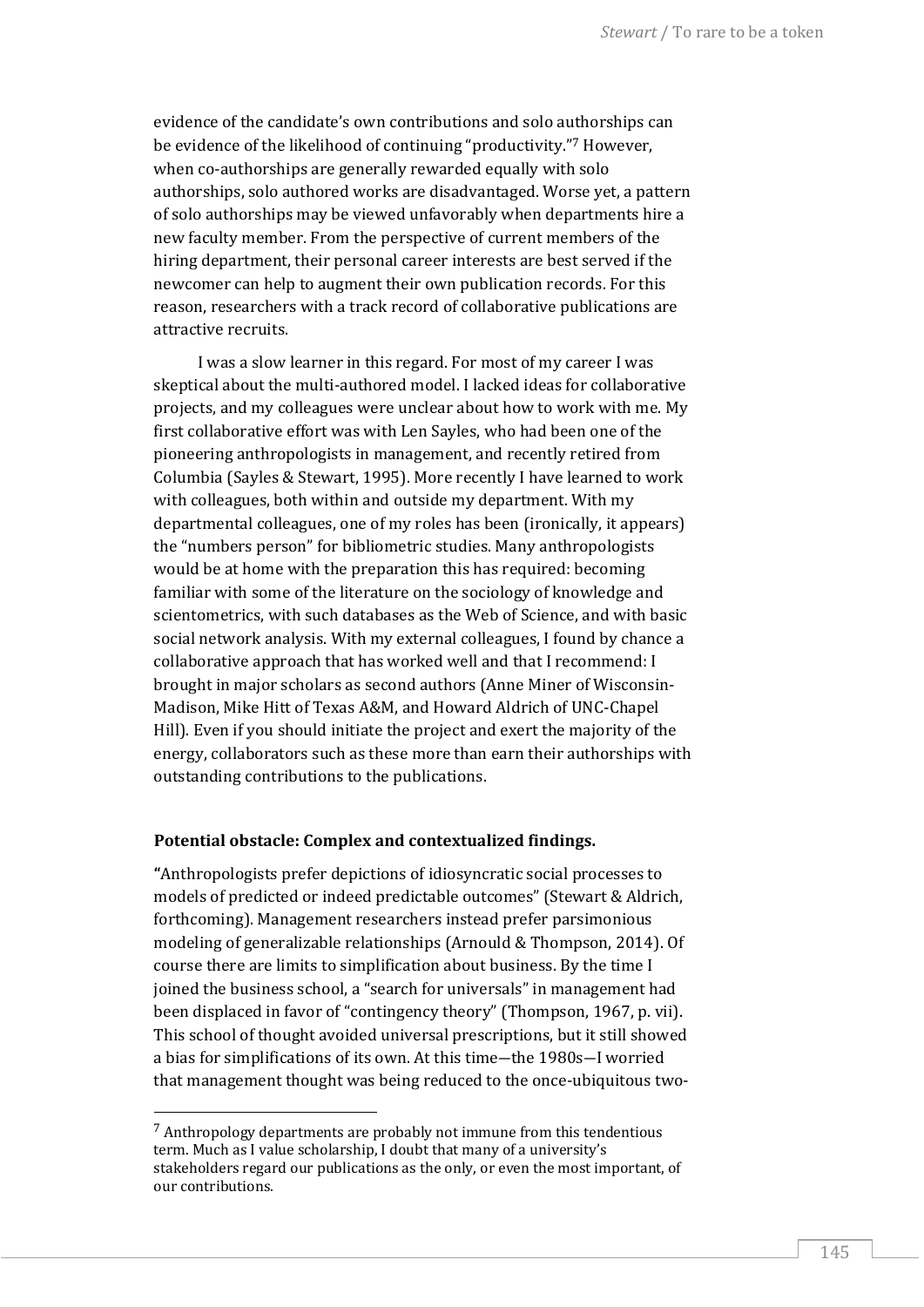by-two matrixes of the sort found in Hofer (1975), in which questions of business strategy are explained by such matrixes as: "degree of product differentiation" ("high" and "low"); "Nature of buyer needs" ("primarily economic" and "primarily noneconomic") (p. 802; also Thompson, 1967, pp. 72, 86, 134 for other examples).

Fortunately, management scholars would come to recognize "problems with contingency theory", as it "underrepresents the complexity of relations between [such variables as] technological uncertainty, structure, and organizational effectiveness" (Schoonhoven, 1981, title and p. 369). Even popular management books may resist excessive simplifications. Katzenbach and Smith's *The Wisdom of Teams*, for example, shows the marks of Smith's anthropological background (e.g. the call for managers to "find [the real teams], watch them in action, check their results [and] talk to them", 1993, p 263). We might also recall the "top dog… [among] management gurus… Peter Drucker… [who] is one of the few thinkers from any discipline who can claim to have changed the world" (Micklethwait & Wooldridge, 1996, p. 63). Drucker's (1973) classic work *Management: Tasks, Responsibilities, Practices* (given to me by my father, a manager, who had read the book), runs 839 pages with not a single two-by-two or figure of any sort.

Drucker's success suggests an opportunity for anthropologists. Many fields in management, such as international and cross-cultural studies, lend themselves poorly to broad-brush modeling or heuristics. Such simplifications have not been lacking―sadly, some have been highly influential, such as the "national cultures" approach popularized by Hofstede (Brøgger, 2013; McSweeney, 2002). By anthropological standards, business school research on global cultures or countries has been dilettantish. Management has nothing along the lines of Bashkow (2004), Burton, Moore, Whiting and Romney (1996), or Hays (1993) (as examples). Fortunately, the superficiality of the literature in a niche can open up possibilities. More nuanced and scholarly work on this and other topics could make a well-recognized contribution, provided that the managerial relevance of the subtleties is clear enough. Relevance will trump elegance for many readers.

#### **Potential obstacle: More books, fewer articles**.

*Books can be "meritorious*.*"* Most management departments do not encourage, and may actively discourage, book publication (Cotton & Stewart, 2013). Yet all is not lost for the wayward anthropologist hoping for merit rewards or for tenure in management, based partly on book publications. If the tenure case reaches the university level, the committee will likely have professors from the social sciences and humanities who value scholarly books. The case may very well reach that level if the departmental and college committee recognize that, having hired an anthropologist, they should consider the way anthropologists work.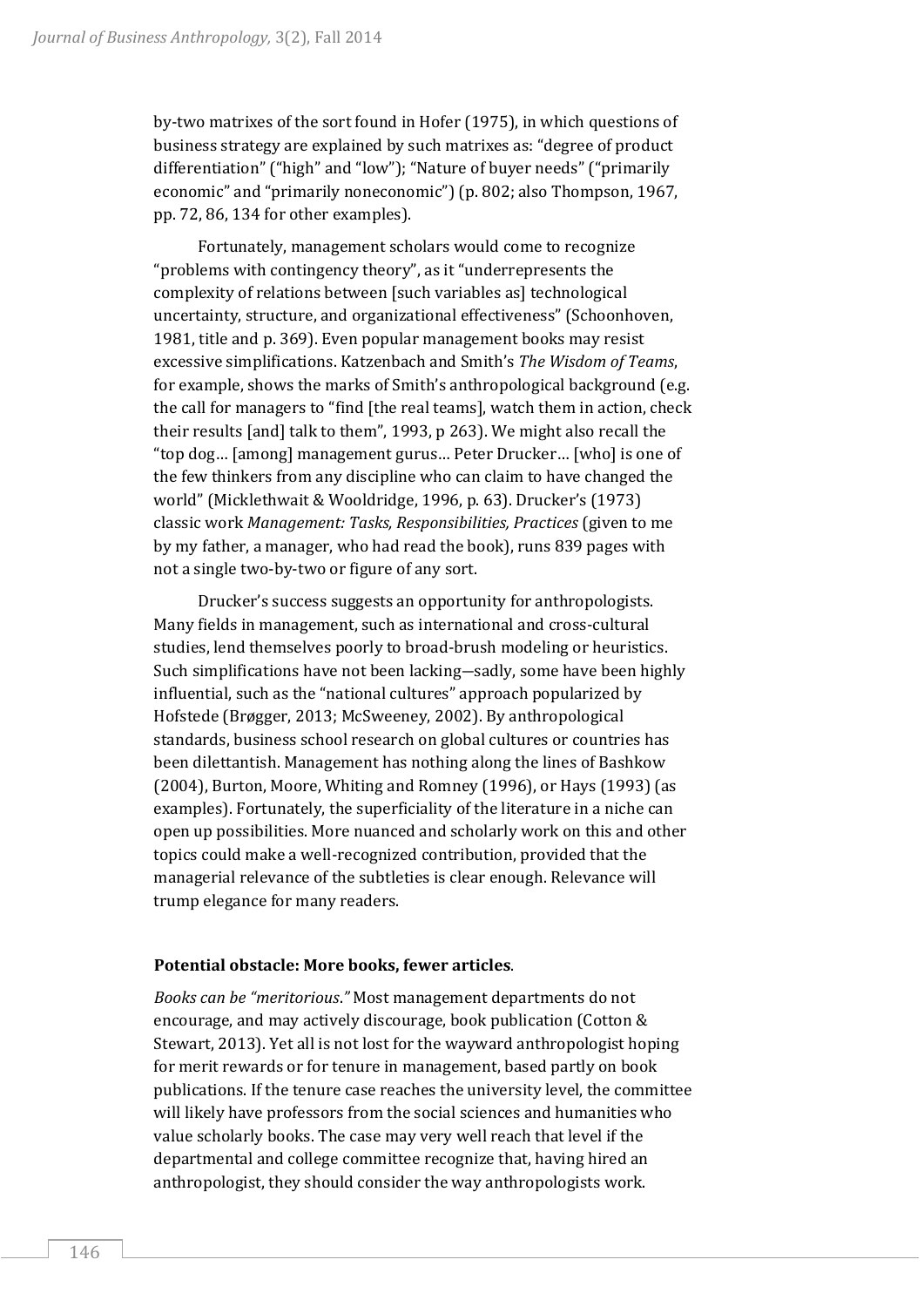Everything depends on the receptiveness of people in the particular institution. In tenure decisions "excellence becomes whatever a majority of voting tenured faculty members in a particular department at a particular time say it is" (Whicker, Kronenfeld, & Strickland, 1993, p. 26).

Moreover, authors of scholarly books have a prospect of gratifications, irrespective of institutional rewards. Some of management's most highly cited works are books: Porter (1980, with 6,349 Web of Science citations as of 10-24-2014), Pfeffer and Salancik (1978, with 5,544), Thompson (1967, with 5,437), and March and Simon (1958, with 5,390 citations) (see generally Bedeian & Wren, 2002).<sup>8</sup> These hugely cited books are conceptual syntheses, not field studies. The most highly cited books about management that are based on intensive field studies are Burns and Stalker (1961, with 2,588), Kunda (2006, with 697), Bower (1986, with 634), and Pettigrew (1985, with 577). (Kunda is rather peripatetic, serving at times as a "labor studies" professor.)

It is hard to argue that the time spent producing a book will be better rewarded than the same time spent writing articles. Clearly, the best approach is to publish some articles and then an affiliated book―common practice in anthropology (e.g. articles associated with Kondo, 1990; Moeran, 1996; Riles, 2011). However, this was not my own practice. Still, my books have been helpful and I do not regret doing them. They were among the reasons I made tenure at Texas Tech and Full Professor at Marquette.<sup>9</sup> They gained me the assistance—testimonials, coauthorships, and reference letters―of prominent scholars. Examples include the efforts of Howard Stevenson (Sarofim Rock Chair at Harvard Business School) and Anne Huff (then of the University of Illinois) to persuade Sage to publish *Team Entrepreneurship*. That book then led to my first position in a doctoral department, after its head, Carlton Whitehead, read the book and liked it. It led to other connections, with John Van Maanen of MIT and Howard Aldrich of Cornell and UNC-Chapel Hill. If you send a scholar a book in the post you will get more attention than if you send a paper by email.

#### **Potential obstacle: Exotic expertise**.

 $\overline{\phantom{a}}$ 

Though I did not foresee it when I switched to Political Science for my

 $8$  These books are more highly cited than the most highly cited management articles I can find, using the Web of Science's "TS = topic" searches and sorting by the most cited first. The most cited management article is in the topic field of "Strategic Management": Teece, Pisano and Shuen (1997) with 4,491 citations. The next highest is also in the same field, with a similar topic: Eisenhardt and Martin (2000) has 2,183 citations. The next is in "Human Resource Management": Huselid (1995) has 1,751 (all citations as of 10-25-2014).  $9$  At Texas Tech my tenure was supported by Shelby Hunt. I mention this because Shelby, a prominent Marketing scholar, is sometimes thought to be opposed to ethnography. He is not; he opposes work that is hostile to science, to markets, or both.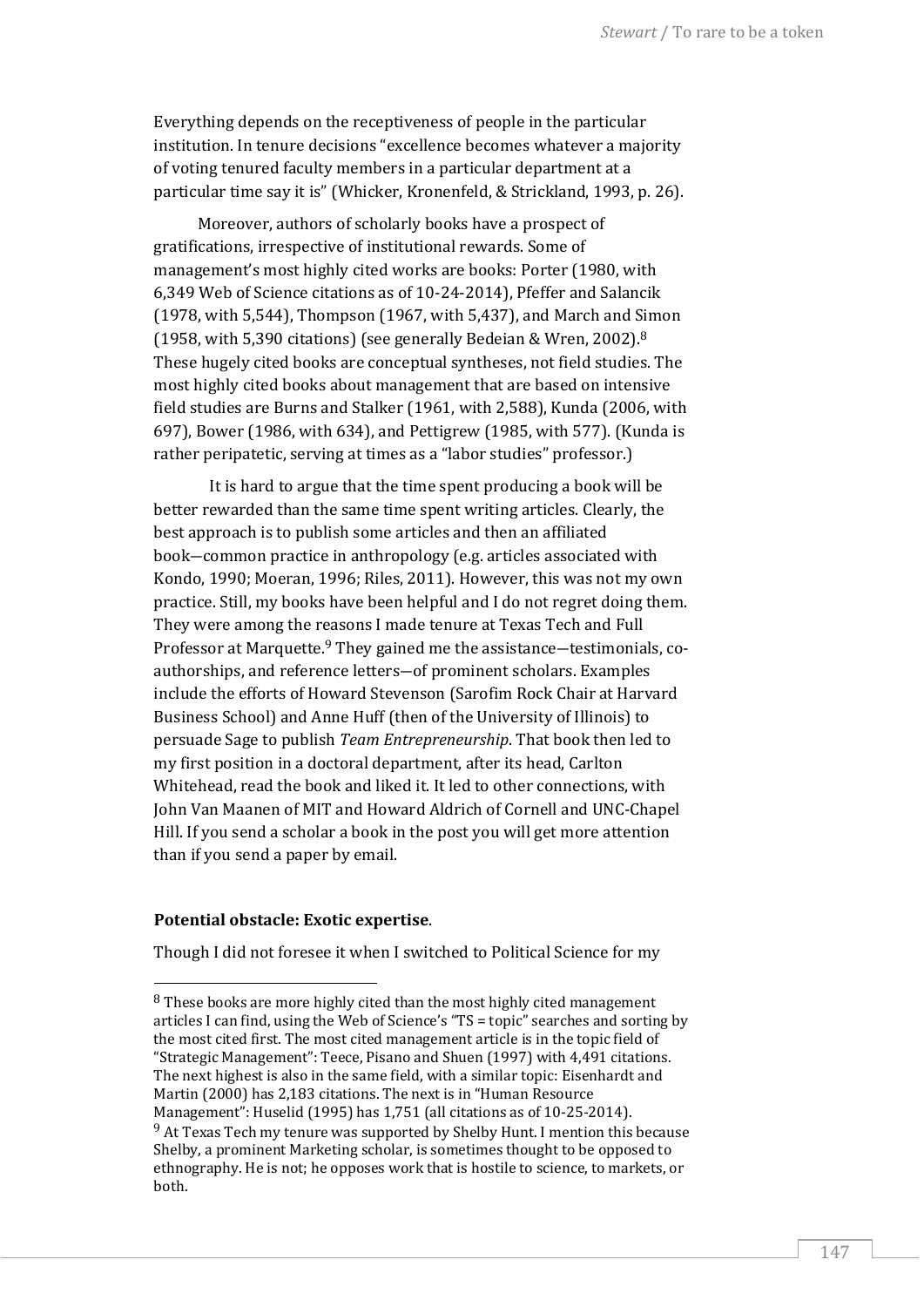Ph.D., my first two degrees in social anthropology would become the basis for my scholarship, just as my M.B.A. would become the basis for my teaching. My studies in those first two degrees could certainly be labeled "exotic." In those days (and currently) my regional interest was East Asia, and I completed 12 credit hours in Classical (BCE) Chinese as well as modern Chinese and Japanese. Within the anthropology department, the most prominent professor, P. H. Gulliver, had been an Africanist, as had several of his colleagues. Much of a semester in one course consisted of the intensive study of Evans-Prichard's *The Nuer*, published in 1940: we lived in an ethnographic present. This was not all bad―the assumption was that we learn enduring social principles from the study of any culture at any time.<sup>10</sup> Although I accepted this assumption, my interests at the time were turning towards the domestic. I wrote my masters' thesis on French-English relations in the Conservative Party of Canada. This was the start of a gradual transition to the study of contemporary organizations.

To label the shift a "gradual transition" is to gloss over how lurching and murky was the path. At many twists and turns I needed a mentor but lacked one, at least for the challenge at hand. For example, how do you prepare a job talk for a business school? How do you present in a management conference? What business school specialty should I choose? Any anthropologist entering a business school must answer this question. On that question I received kindly advice from my professors, but I was not always amenable to their suggestions. I was not sufficiently interested in business-government relations; international business seemed too economics oriented; consumer behavior was too micro for my tastes. In retrospect, I might have thrived in marketing. Although it was not yet apparent, anthropologists would turn out to make important impacts in marketing, and especially in consumer behavior (compare Arnould & Thompson, 2014). I made my choice―perhaps a romantic one―in favor of entrepreneurship, and it was housed within management. Housed, that is, in the few places it existed; in the early 1980s it was still a marginal field with few entry-level jobs.

*Challenges of writing in business schools*. Having chosen a specialty, another challenge will loom for the business school anthropologist: writing for business school journals. How do you learn to write in accordance with their customs? To what extent do you write *as an anthropologist*? What topics do you write about? On the first question, everyone can learn, painfully, by reading reviews and rejection letters. As I have suggested, I would have learned faster if I had been a co-author at this time. On the second and third questions, I received signals, such as invitations to speak on panels, that there was a niche for translations and

l

<sup>10</sup> I was delighted to be able to buy or trade for "E.P.'s" *Witchcraft, Oracles and Magic among the Azande* (Evans-Pritchard, 1937) and *The Sanusi of Cyrenaica* (Evans-Pritchard, 1949), both of which adorn my shelves. (Their titles are hard to match in the business literature.)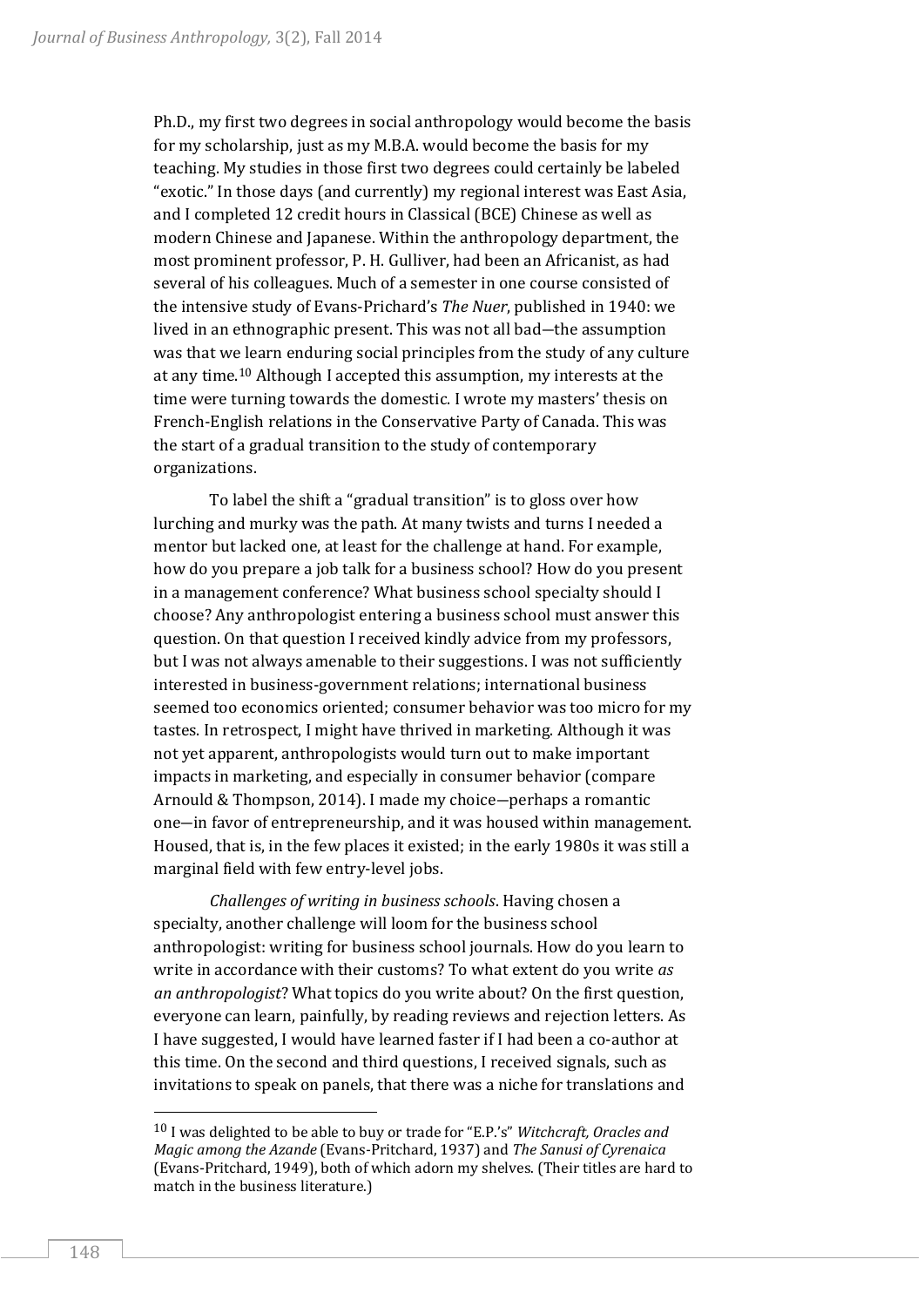syntheses, for management scholars, of anthropological knowledge. Because there are still so few anthropologists in management, I suspect there remain many such opportunities. More recently, as an example, I have begun to draw out the implications of kinship studies for so-called "family business."<sup>11</sup>

Although I made my living at times with these translations, I found three problems that you should bear in mind if you also wish to do something similar. First, being in a business school and not an anthropology department, writing for journals that are ill prepared to review anthropological manuscripts, means that you need to be your own most scrupulous reviewer. For me, the thoughts that an anthropologist might chance to read my writings, and that my management colleagues have nobody else to count on, has inspired a sedulous, perhaps overly pedantic, style.

Second, my introductory papers (introducing the anthropology of entrepreneurship in Stewart, 1991, and the anthropology of "family business" in Stewart, 2003) have been better received, certainly more cited, than my more adventurous work on similar topics (Stewart, 1990; 2010). At times this made me wonder if I would have been better off in an anthropology department. Then I would reassure myself that at least I am free from the fashions and contestations in those departments. However―and this is the third problem―we have scholarly fashions of our own in business schools. At a crucial phase in my career, as an assistant professor at Texas Tech, I felt a pressure to become a more conventional business school researcher. Perhaps this pressure existed only in my imagination. Regardless, I suspect that many anthropologists would have similar experiences. Hopefully they would resist this pressure better than I did, as I believe I would have been better to stick with my core, anthropological, strengths.

*Challenges of teaching in business schools*. Unlike the social sciences, in which undergraduates read scholarly writings, business education largely reserves such exposure to the doctoral level. Therefore, a challenge facing early-stage business school instructors, including many of those with training in business schools, is learning to teach in a practice-focused classroom. In certain fields, such as economics, synthesizing and explicating current theory can be a feasible approach. In well-established management fields, such as organizational behavior and strategic management, professors differ on their assessment of the managerial relevance of these literatures (Starkey & Madan, 2001). For some, a heavy dose of research findings should be included in the

<sup>11</sup> Much of my current reputation rests on my work in this area, but I do not believe the term is scientifically helpful. It is a folk term treated as a taxonomic term. If―as so often claimed―the great majority of businesses worldwide are "family businesses" it is hard to argue that this classification tells us much of anything. Yet I do believe that the interfaces of kinship and business are complex, crucial, and worthy of scientific (i.e. ethnographic) study (Stewart, 2014).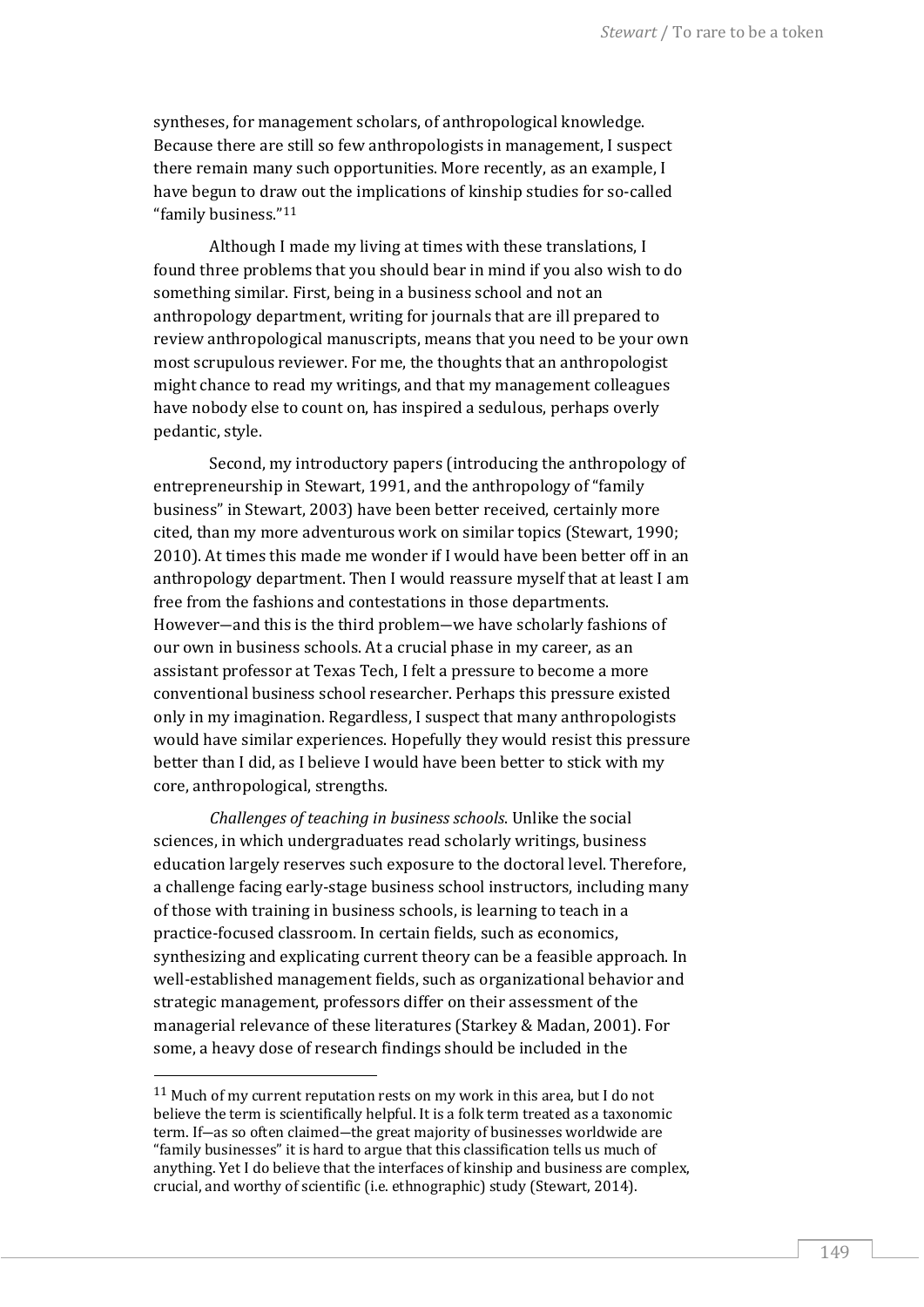classroom mix. Some of my colleagues may think the same of entrepreneurship, but I am skeptical. If you believe, as I do, that your teaching role (doctoral teaching excepted) is to coach your students towards successful venture starts, you will be hard pressed to find your teaching materials in academic research. On balance, I find this to be a license for exploration and learning on my part as well as my students.

The cost of freedom from textbooks or articles is the need for some general business knowhow. How much is needed depends on your subfield of management. Relatively more such knowledge is needed in entrepreneurship and strategic management. More is needed in international *business* than in international *management*. (The former includes topics such as hedging exchange rates; the latter focuses on "softer" topics like organizational and so-called "national" culture.) Relatively less is needed in human resource management, business ethics, and (probably) organizational behavior. Specialized scholarly expertise in these fields will need to be transmitted. However, as in any field of learning, little is really transmitted if it is not actively learned in terms and in contexts that students already understand to some degree (Bain, 2004).

The good news about the need for active and student-centered learning is that we, as instructors, do not need to have―and could not have—all the knowledge necessary in our subjects. We do need to learn how to teach accordingly, to draw on what our students care about and know, and this is yet another lesson that it took me some time to learn. But as we shift towards such a teaching approach, away from the professing expert approach, we also accumulate knowledge. In my field of entrepreneurship instruction, there are many ways to accumulate general business and venturing knowhow that follow, as by-products, from doing our jobs. Here are some of the ways that we learn, based on my experience:

- Completing an MBA. This was my path, but these days you would also consider MOOCs. They lack much credentialing panache but they let you fill in the idiosyncratic gaps in your knowledge.
- Working in a business. In my case, right after my M.B.A., I reported to the General Manager of a highly autonomous division of Magna International, leading to my Ph.D. dissertation and my first book, *Team Entrepreneurship.*
- Teaching a practice-focused approach to entrepreneurship. Like other fields, you can learn by teaching, both in the preparation and in the interaction with students.
- Developing the infrastructure for an entrepreneurship program. For example, I helped to launch an angel investor network, and a small incubator with links to mentors and community resources, in collaboration with a clinical professor.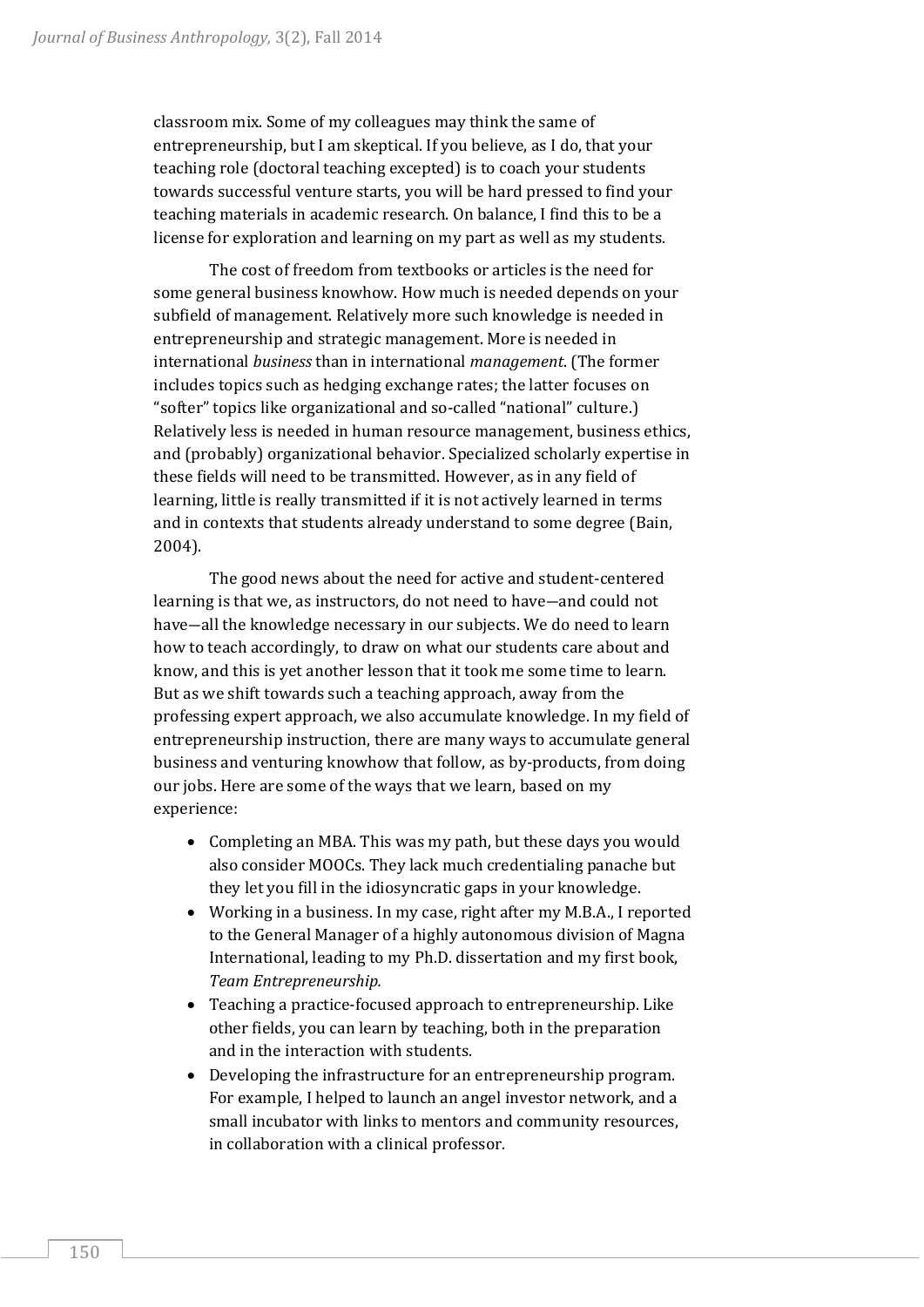- Doing fieldwork in entrepreneurial ventures, possibly in collaboration with doctoral students.
- Advising dozens or hundreds of semester-long consulting projects for business owners.
- Starting and running a teaching program for business owners. You probably should wait a while before trying this.
- Starting a side business. If you have a day job the challenge is to take this seriously enough, as you do not need financial success.

In my case I found another opportunity: marrying or otherwise cohabiting with an entrepreneur. The opportunity might have you passed by, but if so you could encourage your partner to become an entrepreneur! I was lucky on this score.

*Anthropology is well suited to practical entrepreneurship education.* Anthropologists should be predisposed to current approaches to teaching entrepreneurship that are found within universities and institutions such as venture accelerators. Current thinking emphasizes the practice-based discovery of what particular customers truly want and will pay for (Neck, Greene, & Brush, 2014). Therefore, entrepreneurship education spends less time than in the past on business plans. Instead, it encourages an incremental learning process, as the would-be startup seeks market validation of its viability (Rencher, 2014). The scholarly rationale for this approach is that "entrepreneurs who engage in experimentation and who interact early and often with customers will be able to overcome many of the hurdles associated with starting a venture" (Fisher, 2012, p. 1046). In popular business writings this approach is branded as "lean": lean startups, lean customer development and so on (Alvarez, 2014; Ries, 2011).

| Key<br>Partnerships | Key<br>Activities | Value<br>Propositions |                         | Customer<br>Relationships | Customer<br>Segments |
|---------------------|-------------------|-----------------------|-------------------------|---------------------------|----------------------|
|                     | Key<br>Resources  |                       |                         | Channels                  |                      |
| Cost<br>Structure   |                   |                       |                         | <b>Revenue Streams</b>    |                      |
| Startup<br>Capital  |                   |                       | Competitive Environment |                           |                      |

### **Figure 1. Business Model Canvas, Adapted from Osterwalder & Pigneur (2010)**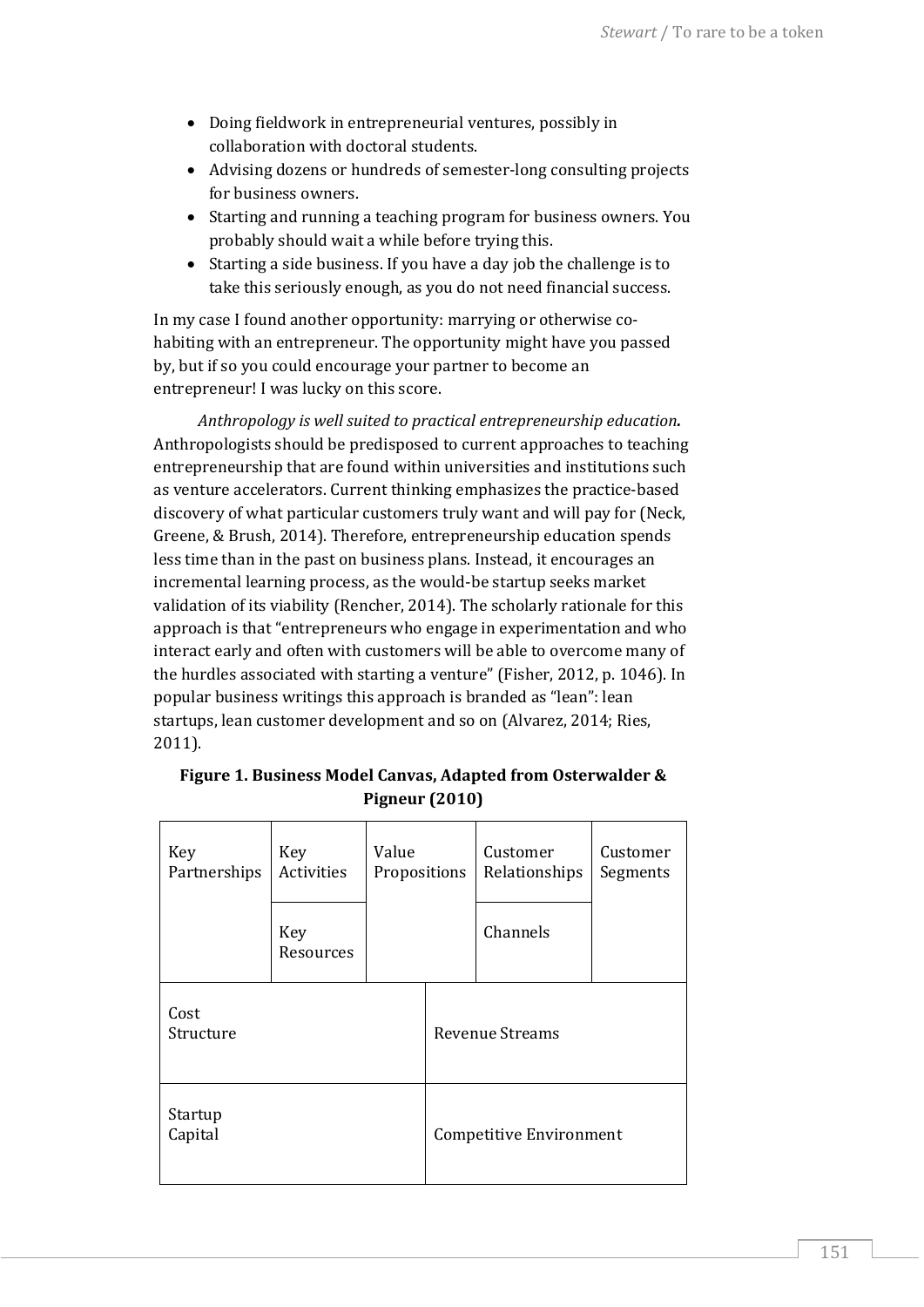A widely adopted, focal heuristic in this approach is the "business model canvas" (Osterwalder & Pigneur, 2010).<sup>12</sup> The version that I teach with is shown in Figure 1. The bottom two "blocks", for Startup Capital and Competitive Environment, are my additions based on teaching experience. I also have my students complete either an "art" project that conveys the hoped-for experiences of the customers<sup>13</sup>, or (for those reluctant to use other media), the "Empathy Map" of the customer's subjective states (e.g. "what does she think and feel?...What does she hear?..." Osterwalder & Pigneur, 2010, pp. 130-131). I add this assignment because a primary foundation for a successful business model is the match between the "Value Propositions" ("the bundle of products and services that create value for a specific Customer Segment" and (by definition) the "Customer Segments" (Osterwalder & Pigneur, 2010, p 22). The challenge this project creates is showing that this match is not a figment of the would-be entrepreneur's imagination. An outstanding project will reflect an understanding of the hoped-for customer experience and its meaning(s) in terms of the customer's own "heartmind" (心*xin*, to adopt the classical Chinese conception).

Before anthropologists could coach their students with this approach, most would need prior preparation for some of the blocks. Nonetheless, they bring a great deal to the table from the start. Their fit applies most obviously to the five blocks that are, in my view, the crucial foundations of the model. The fulcrum of the model is the fit between the "Value Propositions" and the "Customer Segments." These marketing issues are the sweet spot for business anthropologists (Sunderland & Denny, 2007). Among the reasons for their competency is their approach to learning what consumers in their natural settings actually do, not just what they say.

"Key Activities" is a stumbling block for many students, who underestimate what tasks a firm must carry out in order to provide the Value Propositions. This is a stumbling block as well for disciplines that treat the firm in abstract terms. Anthropologists are inclined to envision the full human scope of the organization. Once the Key Activities are recognized, the Key Resources needed to carry them out must be identified. Many of these are intangible, such as forms of intellectual property. Here again, anthropologists might not know the terminology current in business, but they are well prepared for topics of this sort. Moreover, they are accustomed to learning local jargon. Lastly, in any venture there will be gaps between its legacy and readily found resources

l

<sup>12</sup> Osterwalder, Pignuer, Bernarda, and Smith (2014, p. 61) have added a "Value Proposition Canvas."

 $13$  "Art" projects have included many media and media combinations. Marquette is certainly not an art school, but some of these projects have been outstanding, including two wonderful videos of dance performances.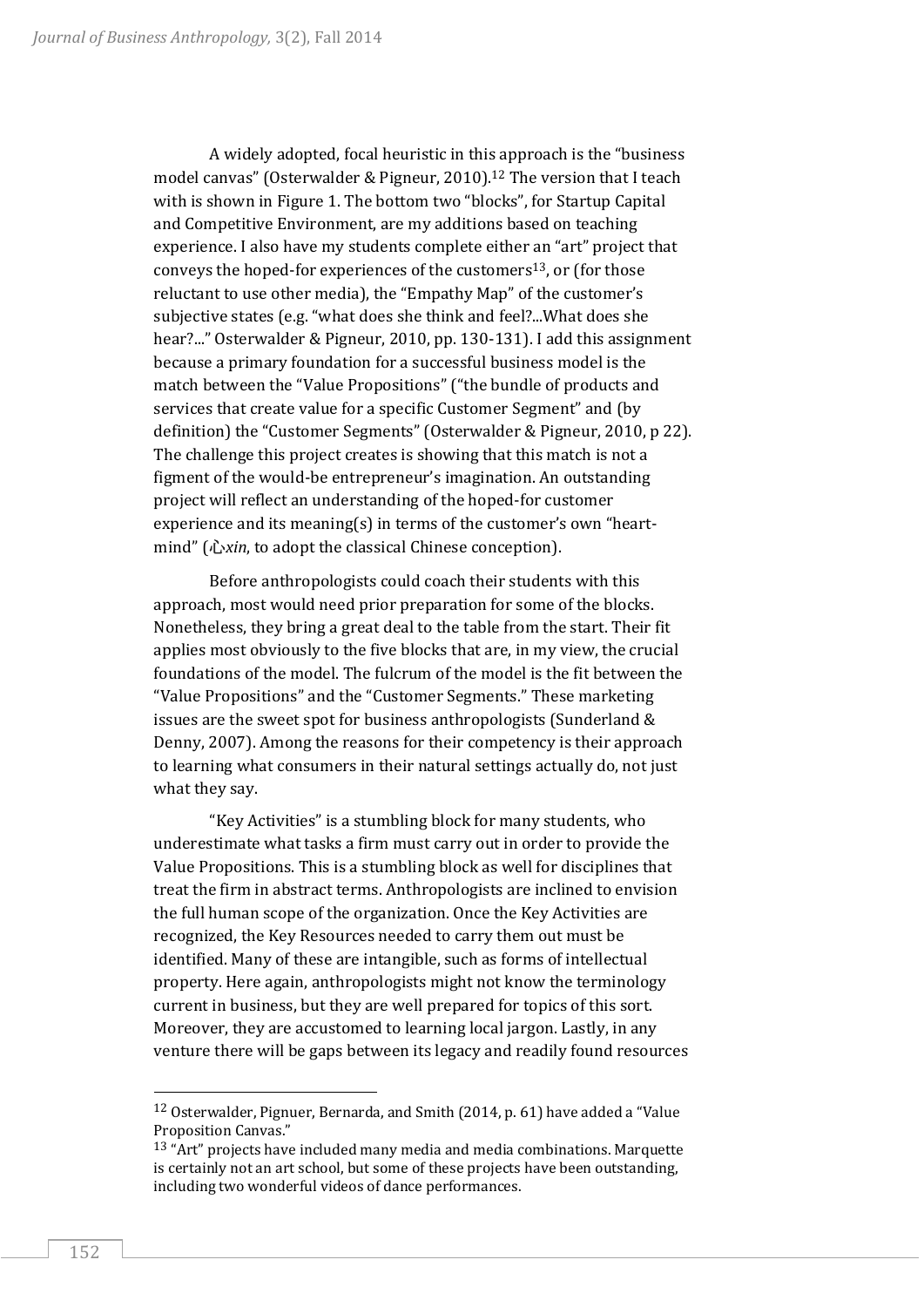and the needed Key Resources. These gaps are filled with Key Partnerships. Anthropologists are attuned to social networks, and alert to under-recognized social actors. In fact, this alertness to what others neglect is an important quality of entrepreneurs, and hence also of their teachers.

#### **Final thoughts: The management anthropologist role**

I hope I have made clear that *there is no such role*. All roles are to some degree constructed, not givens, yet the metaphor itself implies there are scripts to be enacted (Zaleznik, 1965). My colleagues, my editors, my overseers, and I had none of these. Nor would you, the anthropologist who thinks of joining a management department. Organizations develop established routines for dealing with under-represented members, but management departments (and probably marketing departments as well: Arnould & Thompson, 2014), do not have routines for dealing with anthropologists. Like me, you would not even be a token. You could, of course, learn from the mistakes I have made. However, much will depend on the particular department that would hire you.

Lacking recognized scripts, anthropologists and their institutional colleagues are challenged to improvise. They are challenged to make "mutual accommodations," to use Burns and Stalker's (1961) term for coordination in "organic" organizations. My employers and I have done so, or I would not have lasted in my profession. Sadly, universities worldwide are increasingly caught up in movements towards bureaucratic performance appraisal. They are becoming, in Burns and Stalker's terms, more and more "mechanistic." This does not mean, however, that their systems of formal assessment and accountability are, or can be, rigidly established (at least, not in North America; I am less hopeful about the UK). A university is a complex organization, but an odd one: a "loosely coupled" "organized anarchy," in Cohen, March and Olsen's (1972) terms. Anthropologists, of all people, ought to be able to scope out its folkways and to help massage its systems to render them more inclusive and tailored to the particular institution (Cotton & Stewart, 2013). This ecumenical project would be bolstered if more anthropologists would join me in making their living in a business school. That is my hope in writing this essay.

#### **References**

Alvarez, Cindy. 2014. *Lean customer development: Building products your customers will buy*. Sebastopol, CA: O'Reilly Media.

Arnould, Eric J. 2000. Review of A. Stewart 1998, *The ethnographer's method. Journal of Marketing Research*, 37, 279-280.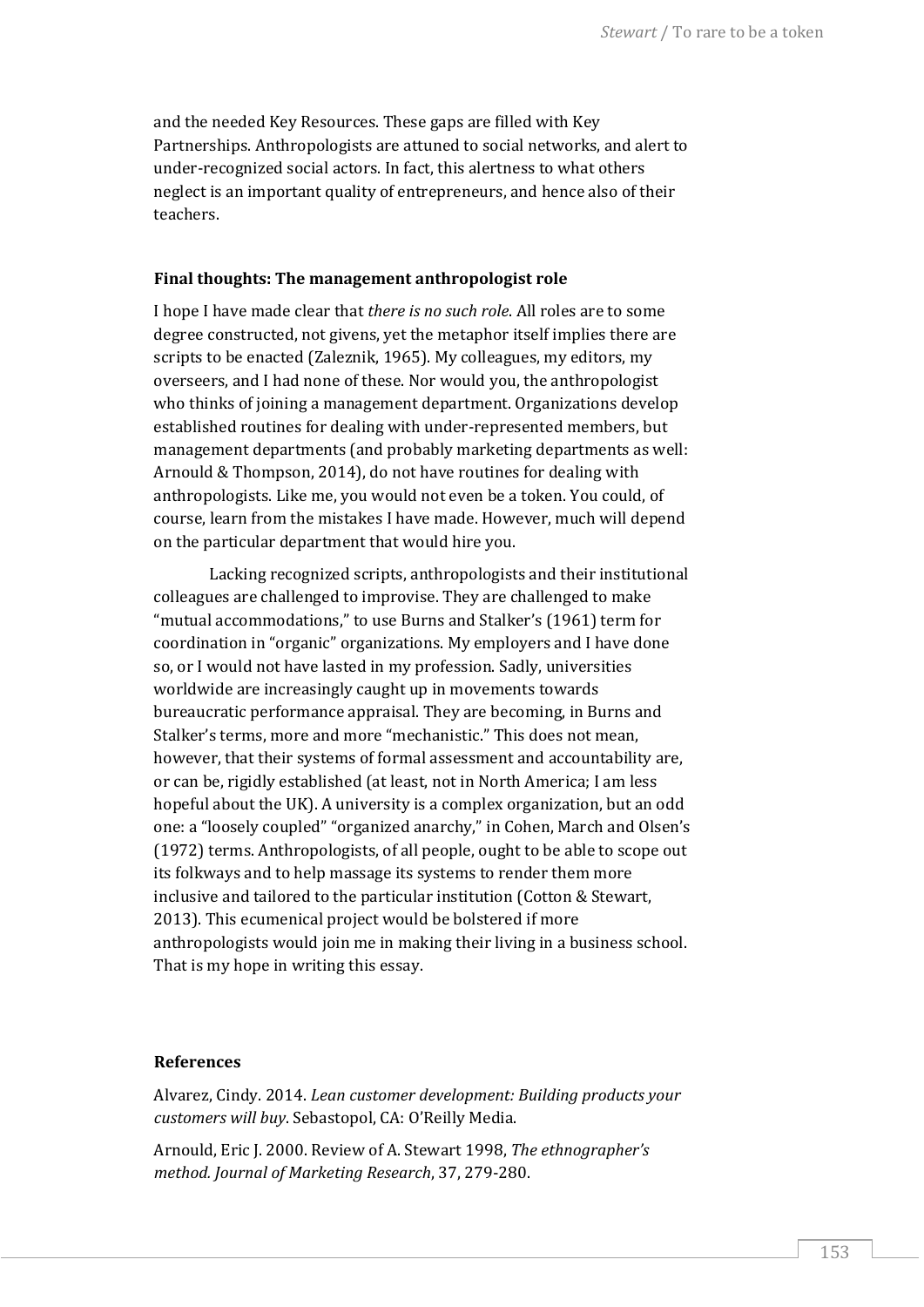Arnould, Eric J., and Thompson, Craig J. 2014. Living in business schools, writing consumer culture. In Rita Denny and Patricia Sunderland (Eds.), *Handbook of anthropology in business*, 116-134. Walnut Creek, CA: Left Coast Press.

Bain, Ken. 2004. *What the best college teachers do*. Cambridge, MA: Harvard University Press.

Bashkow, Ira. 2004. A neo-Boasian conception of cultural boundaries. *American Anthropologist*, 106, 443-458.

Bedeian, Arthur G., and Wren, Daniel A. 2001. Most influential management books of the 20th Century. *Organizational Dynamics*, 293, 221-225.

Bower, Joseph L. 1986. *Managing the resource allocation process: A study of corporate planning and investment*. Cambridge, MA: Harvard Business School Press.

Briody, Elizabeth K. 2014. Building momentum for the *JBA*. *Journal of Business Anthropology*, *3*(1), 5-10.

Brøgger, Benedicte. 2013. The rise and demise of a supply chain. *Journal of Business Anthropology*, 2(2), 232-253.

Burns, Tom, and Stalker, G. M. 1961. *The management of innovation*. London: Tavistock.

Burton, Michael L., Moore, Carmella C., Whiting, John W. M., and Romney, A. Kimball, with comments by Aberle, David F., Barcelo, Juan A., Dow, Malcolm M., Guyer, Jane I., Kronenfeld, David B., Levy, Jerrold E., and Linnekin, Jocelyn. 1996. Regions based on social structure. *Current Anthropology*, 37(1), 87-123.

Cohen, Michael D., March, James G., and Olsen, Johan P. 1972. A garbage can model of organizational choice. *Administrative Science Quarterly*, 17, 1-25.

Cotton, John L., and Stewart, Alex. 2013. Evaluate your business school's writings as if your strategy matters. *Business Horizons*, 56*,* 323-331.

Dalton, Melville. 1959. *Men who manage: Fusions of feeling and theory in administration*. New York: Wiley.

Drucker, Peter F. 1973. *Management: Tasks, responsibilities, practices*. New York: Harper and Row.

Eisenhardt, Kathleen M., and Martin, Jeffrey A. 2000. Dynamic capabilities: What are they? *Strategic Management Journal*, 21, 1105-1121.

Evans-Pritchard, E. E. 1937. *Witchcraft, oracles and magic among the Azande*. London: Oxford University Press.

Evans-Pritchard, E. E. 1940. *The Nuer: A description of the modes of livelihood and political institutions of a Nilotic people*. London: Oxford University Press.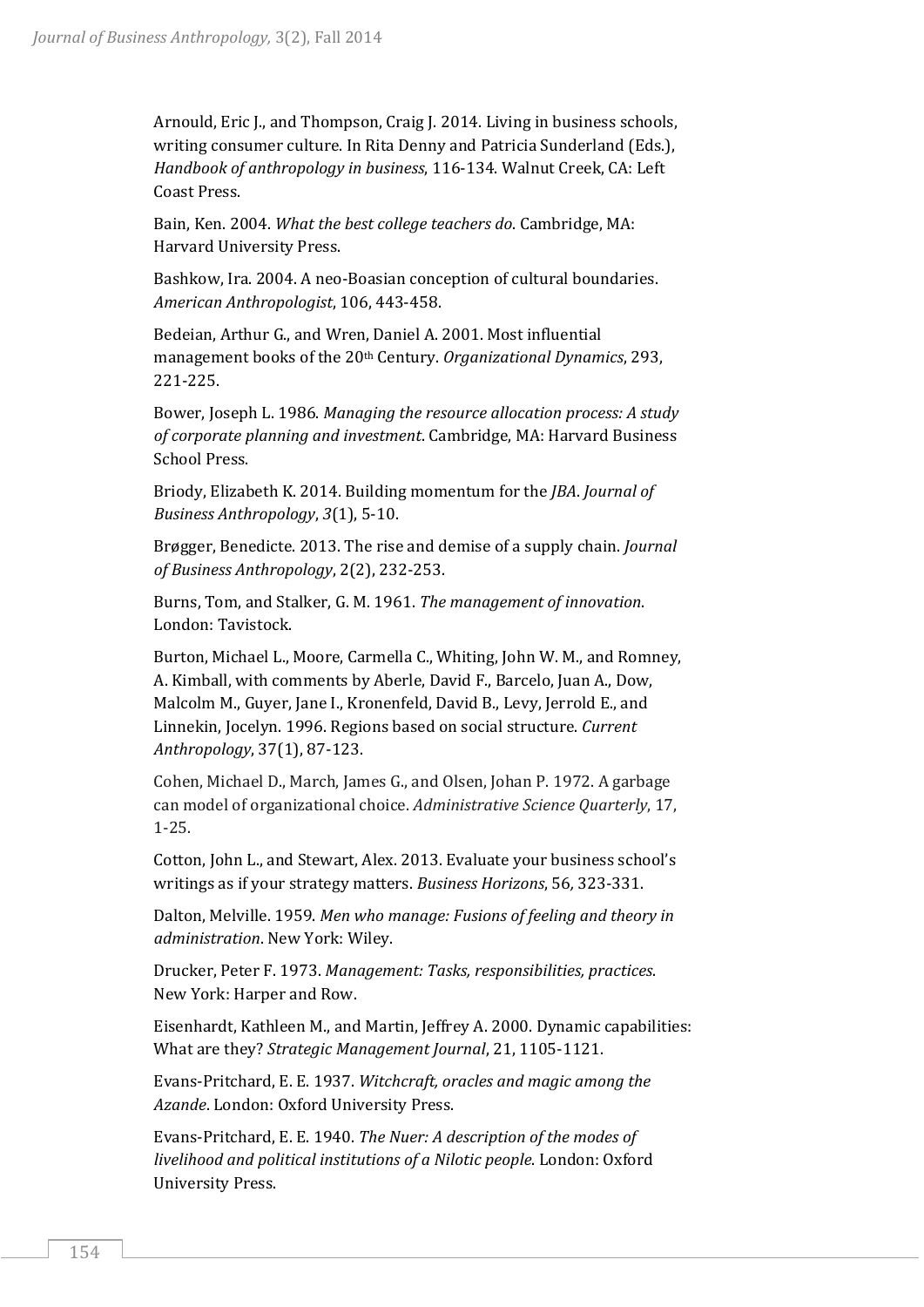Evans-Pritchard, E. E. 1949. *The Sanusi of Cyrenaica*. London: Oxford University Press.

Fisher, Greg. 2012. Effectuation, causation, and bricolage: A behavioral comparison of emerging theories in entrepreneurship research. *Entrepreneurship Theory and Practice*, *36*5, 1019-1051.

Gouldner, Alvin W. 1954. *Patterns of industrial bureaucracy: A case study of modern factory administration*. New York: Free Press.

Glaser, Barney G. 2008. Conceptualization: On theory and theorizing using grounded theory. *International Journal of Qualitative Methods*, 12, 23-38.

Hays, Terence E., with comments by Brown, Paula, Harrison, Simon, Hauser-Schäublin, Brigitta, Hayano, David M., Hirsch, Eric, Jorgenson, Dan, Knauft, Bruce M., Lederman, Rena, Lipuma, Edward, Ogan, Eugene, Strathern, Andrew, Weiner, James F., and Westermark, George D. 1993. The New Guinea Highlands: Region, Culture Area, or Fuzzy Set? *Current Anthropology*, 34(2),141-164.

Heath, Helen, and Cowley, Sarah. 2004. Developing a grounded theory approach: A comparison of Glaser and Strauss. *International Journal of Nursing Studies*, 41, 141-150.

Hofer, Charles W. 1975. Toward a contingency theory of business strategy. *Academy of Management Journal*, 18, 784-810.

Huselid, Mark A. 1995. The impact of human resource management practices on turnover, productivity, and corporate financial performance. *Academy of Management Journal*, 38, 635-672.

Katzenbach, Jon R., and Smith, Douglas K. 1993. *The wisdom of teams: Creating the high-performance organization*. Cambridge, MA: Harvard Business School Press.

Kondo, Dorrine K. 1990. *Crafting selves: Power, gender, and discourses of identity in a Japanese workplace*. Chicago: University of Chicago Press.

Kunda, Gideon. 2006. *Engineering culture: Control and commitment in a high-tech corporation, Rev. Ed.* Philadelphia, PA: Temple University Press. (Original work published 1992.)

Lazaraton, Anne. 2003. Evaluative criteria for qualitative research in applied linguistics: Whose criteria and whose research? *The Modern Language Journal*, 87(1), 1-12.

Lépinay, Vincent Antonin. 2011. *Codes of finance: Engineering derivatives in a global bank*. Princeton, NJ: Princeton University Press.

Malinowski, Bronislaw. 1961. *Argonauts of the western Pacific*. New York: Dutton. (Original work published 1922.)

March, James G., and Simon, Herbert A. 1958. *Organizations*. New York: Wiley.

McSweeney, Brendan. 2002. Hofstede's model of national cultural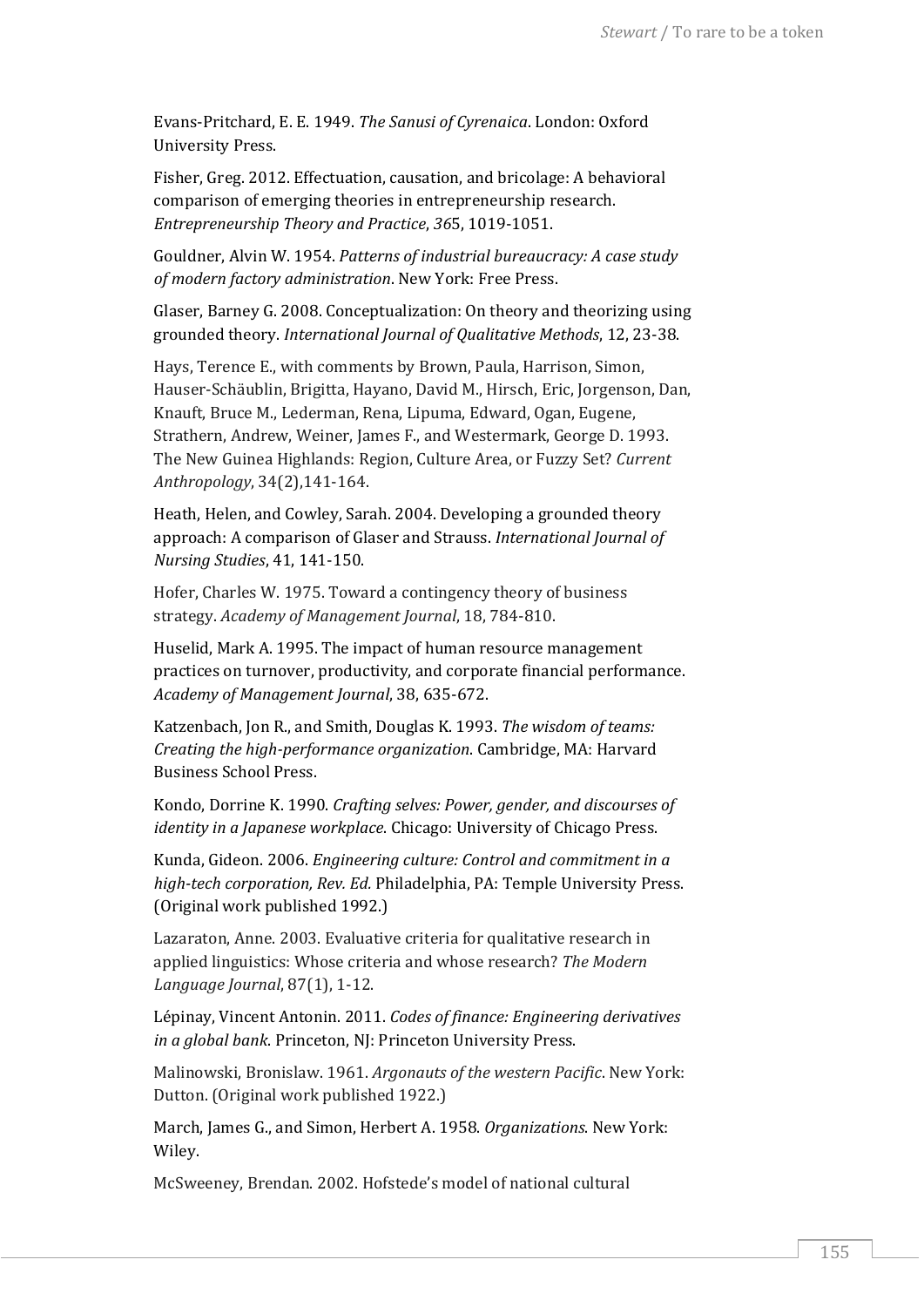differences and their consequences: A triumph of faith―a failure of analysis. *Human Relations*, 55, 89-118.

Micklethwait, John, and Wooldridge, Adrian. 1996. *The witch doctors: Making sense of the management gurus*. New York: Times Books.

Moeran, Brian. 1996. *A Japanese advertising agency: An anthropology of media and markets*. Honolulu: University of Hawai'i Press.

Mullins, John. 2014. *The customer-funded business*. New York: Wiley.

Miyazaki, Hirokazu. 2013. *Arbitraging Japan: Dreams of capitalism and the end of finance*. Berkeley: University of California Press.

Neck, Heidi M., Greene, Patricia G., and Brush, Candida G. 2014. *Teaching entrepreneurship: A practice-based approach*. Northampton, MA: Edward Elgar.

Osterwalder, Alexander, and Pigneur, Yves. (2010). *Business model generation: A handbook for visionaries, game changers, and challengers*. New York: Wiley.

Osterwalder, Alexander, Pigneur, Yves, Bernarda, Greg, and Smith, Alan. (2014). *Value proposition design*. New York: Wiley.

Pettigrew, Andrew M. 1985. *The awakening giant: Continuity and change in Imperial Chemical Industries*. Oxford, UK: Blackwell.

Pfeffer, Jeffrey, and Salancik, Gerald R. 1978. *The external control of organizations: A resource dependence perspective*. New York: Harper and Row.

Porter, Michael E. 1980. *Competitive strategy: Techniques for analyzing industries and competitors*. New York: Free Press.

Ram, Monder. 1994. *Managing to survive: Working lives in small firms*. Oxford, UK: Blackwell.

Rencher, Marlo. 2014. Value and the valley of death: Opportunities for anthropologists to create and demonstrate value in entrepreneurial contexts. *Practicing Anthropology*, 362, 52-56.

Riles, Annelise. 2011. *Collateral knowledge: Legal reasoning in the global financial markets*. Chicago: University of Chicago Press.

Ries, Eric. 2011. *The lean startup: How today's entrepreneurs use continuous innovation to create radically successful businesses*. New York: Random House.

Salvato, Carlo, and Corbetta, Guido. 2013. Transitional leadership as a facilitator of successors' leadership construction. *Family Business Review*, 26, 235-255.

Sayles, Leonard R., and Stewart, Alex. 1995. Belated recognition for work flow entrepreneurs: A case of selective perception and amnesia in management thought. *Entrepreneurship Theory and Practice*, 193, 7-23.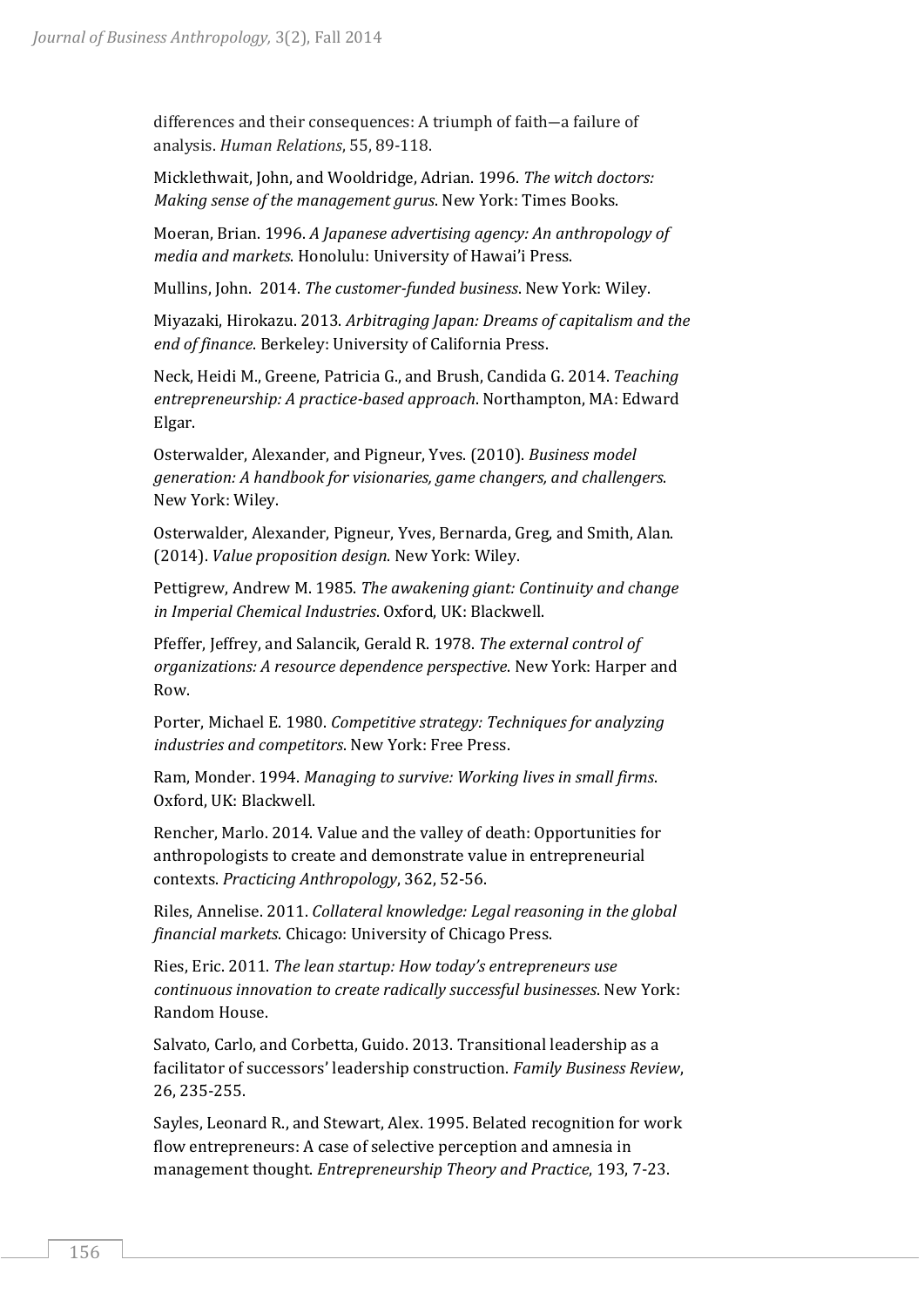Schoonhoven, Claudia Bird. 1981. Problems with contingency theory: testing assumptions hidden within the language of contingency "theory". *Administrative science quarterly*, 349-377.

Spradley, James P. 1979. *The ethnographic interview*. New York: Holt, Rinehart and Winston.

Starkey, Ken, and Madan, Paula. 2001. Bridging the relevance gap: Aligning stakeholders in the future of management research. *British Journal of Management*, 12(s1), S3-S26.

Stewart, Alex. 1989. *Team entrepreneurship*. Newbury Park, CA: Sage Publications.

Stewart, Alex. 1990. The bigman metaphor for entrepreneurship: A "library tale" with morals on alternatives for further research. *Organization Science*, 12, 143-159.

Stewart. Alex. 1991. A prospectus on the anthropology of entrepreneurship. *Entrepreneurship Theory and Practice*, 162, 71-91.

Stewart, Alex. 1998. *The ethnographer's method*. Newbury Park, CA: Sage Publications.

Stewart, Alex. 2003. Help one another, use one another: Toward an anthropology of family business. *Entrepreneurship Theory and Practice*, 27, Summer: 383-396.

Stewart, Alex. 2010. Sources of entrepreneurial discretion in kinship systems. In Stewart, Alex, Lumpkin, G. Thomas, and Katz, Jerald A. Eds., *Entrepreneurship and family business, Vol. 12 of Advances in Entrepreneurship, Firm Emergence and Growth*. Bingley, UK: Emerald Group, 291-313

Stewart, Alex. 2014. The anthropology of family business: An imagined ideal. In Leif Melin, Mattias Nordqvist, and Pramodita. Sharma Eds., *SAGE Handbook of Family Business*, Newbury Park, CA: Sage, 66-82.

Stewart, Alex, and Aldrich, Howard. forthcoming. Collaboration between management and anthropology researchers: Obstacles and opportunities. *Academy of Management Perspectives*.

Sunderland, Patricia L., and Denny, Rita M. 2007. *Doing anthropology in consumer research*. Walnut Creek, CA: Left Coast Press.

Teece, David J., Pisano, Gary, and Shuen, Amy. 1997. Dynamic capabilities and strategic management. *Strategic Management Journal*, 18, 509-533.

Thompson, James D. 1967. *Organizations in action*. New York: McGraw-Hill.

Whicker, Marcia Lyn, Kronenfeld, Jennie Jacobs, and Strickland, Ruth Ann. 1993. *Getting tenure*. Thousand Oaks, CA: Sage Publications.

Whyte, Michael. 2013. Episodic fieldwork, updating, and sociability. *Social Analysis*, 57, 110-121.